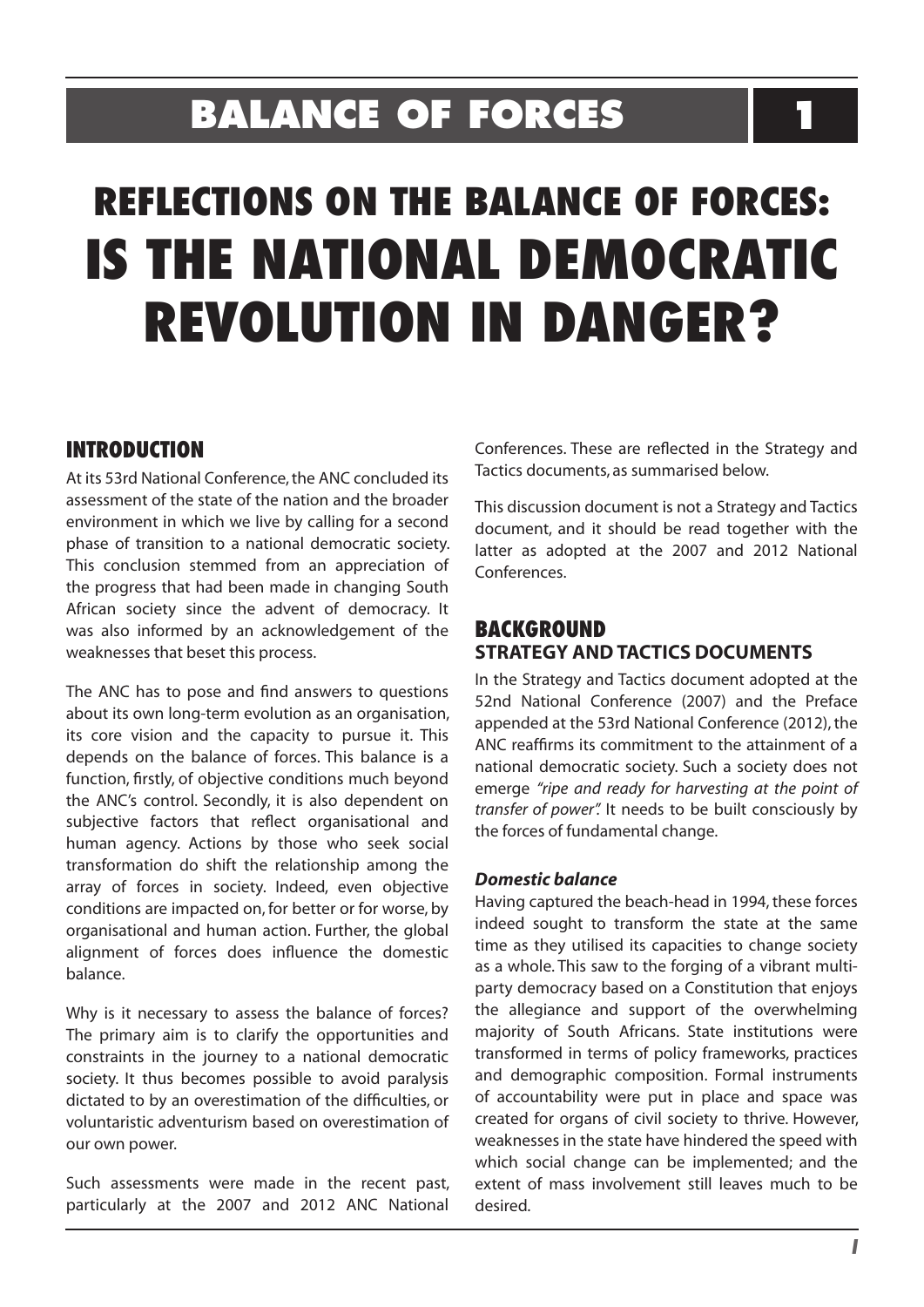Processes of social transformation saw to the rise of manyBlacksintomiddle andupperstrata.However,this had not translated into systemic changes in ownership and control of wealth, including land; with the locus of economic power largely unchanged. Related to this is the persistence of poverty affecting mainly Black people and women in particular. Levels of economic investment and rates of labour absorption were too low to absorb large swathes of the unemployed into economic activity.

While much progress had been made in attacking abject poverty through the social wage – combining access to basic services and social grants – this had not made sufficient impact on social marginalisation especially among youth, women and people in rural areas. Improved access to basic services such as education, health, water and electricity did not necessarily translate into requisite quality of such services.At the same time, levels of inequality in terms of income, assets and opportunity had not much improved.

There had been progress in the forging of a sense of nationhood and some measure of acculturation. But spatial dynamics and the socio-economic disparities that reflected apartheid racial patterns conspired to undermine this. Added to this is the issue of the dominant societal value system and frame of ideological discourse which *"encourages greed, crass materialism and conspicuous consumption".* 

In other words, by 2007, the balance of forces had *"shifted in favour of the forces of change",* creating the platform to speed up programmes of social transformation. Yet the question was posed then whether society was mobilised for faster progress; and whether the liberation movement had the corps of cadres to lead such change!

It is on account of these weaknesses that the 2012 National Conference resolved that decisive interventions were required to speed up change, *"especially with regard to economic and social transformation"* as well as *"democratic consolidation".*  For this to succeed, the state should be capable and developmental. Further, the ANC needs to exercise leadership in all pillars of transformation: building a democratic developmental state, transforming the economy, ideological work, international work as well as mass organisation and mobilisation.

### *International environment*

All this has to be undertaken, the 2007 Strategy and Tactics document argued, in a global environment in which the world is dominated by a capitalist socioeconomic system characterised by the dominance of one 'hyper-power'. This reflects primary unipolar and secondary multipolar features. It was further argued that globalisation reflected technical (and largely positive) features. It also has socio-political manifestations that are characterised, among others, by domination of transnational corporations, the undermining of global governance, homogenisation of media and cultural content and militarism.

The 2012 National Conference noted both the continuing global shift of centres of economic growth and development to the South as well as the causes and impact of the global economic crisis. Critical in these developments was the retreat of laissez faire market ideology, after two decade of dominance. This had"reopened discourse on the relationship between the state, the market and the citizen on a global scale".

Further, South Africa's immediate neighbourhood – sub-Saharan Africa – was experiencing not only improved conditions of peace and better democratic governance and economic management. It was becoming one of the epicentres of high rates of economic growth and development. This provided South Africa with unique possibilities to leverage continental opportunities and *"integrate differently into the global economy".*

**In brief, the 2012 National Conference affirmed a continuing process in which the balance of forces was shifting in favour of the forces of social change and a humane global order. With regard to South Africa, in particular, it embraced the National Development Plan and asserted that there was** *"a growing appreciation among various sectors of society that the current configuration of the country's political economy [was] unsustainable…The clamour for a national vision and programme to speed up movement to shared prosperity is commonly shared".* **However, it was acknowledged that such factors as resistance by capital and its allies to radical transformation, state weaknesses, as well as corruption and perverse practices within the broad liberation movement could undermine the drive towards speedier movement forward.**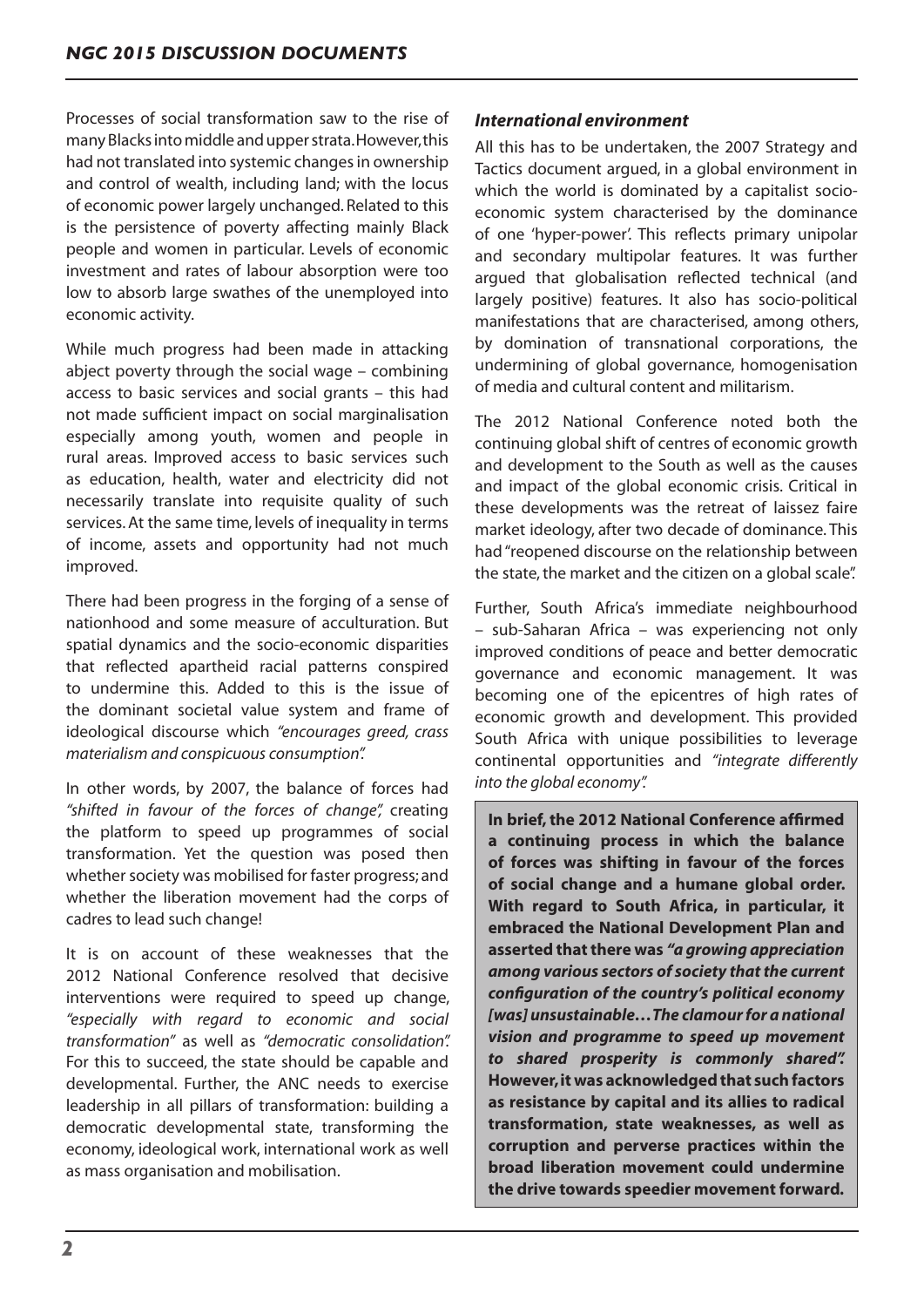# **GLOBAL DYNAMICS AND PROSPECTS**

Have there been any changes in the global terrain, with a bearing on South Africa's democratic project? It can be argued that the conclusions reached at both the 2007 and 2012 National Conferences remain largely accurate and relevant. Critical in this regard is the fact that the global system is still characterised by primary unipolarity and secondary multipolar features. This is reflected, among others, in the re-emergence of China as a world power and the rise of Asia, the quasiautonomy of regional alliances such as the European Union (EU), Latin American states, the fledgling Russian-led Euro-Asian Union as well as BRICS and other such cross-regional partnerships.

#### *Global economy*

China in 2011 overtook Japan as the second largest economy in the world. According to some estimates – using purchasing power parity – China overtook the US as the largest global economy in 2014. It surpassed the US as Africa's largest trade partner in 2009. Some scenarios suggest that, in the next forty years, global economic ranking will have in the top 6 the following countries, in order of GDP size: China, US, India, Brazil, Russia and Japan. However, this will not necessarily translate into political influence. Current US military strength surpasses that of the next 10 powers combined.

The global economic crisis which started in 2008 has accelerated economic re-balancing, with anaemic growth in the EU and Japan slated to continue for a few years.This has gone along with new coupling and decoupling in terms of global economic relations,with growth correlation between China and Africa at its highest level. This, however, should not be exaggerated. China still depends, for its growth, on the markets of the North. Its efforts to reconfigure its economy to rely more on domestic consumption will take time to materialise.

The capitalist system has seen rapid development of productive forces: for e.g. information and communications technologies including the emergence of artificial intelligence (AI), as well as the application of technology of very small particles (nano-technology), bio-technology, genetics, space science and so on.

Large transnational corporations enjoy global dominance; and many operate as a unit across

many countries. In search of low costs and high returns, they locate production sites in areas with the cheapest labour and low taxation rates. As China modernises and improves workers' incomes, a number of manufacturers are relocating to countries such as Vietnam and Bangladesh; and some African countries have been identified for such off-shoring

The global economic crisis brought to the fore the dominance, adventurism and sheer power of finance capital. What some have referred to as the 'casino economy', with all manner of derivatives and tenuous links to actual production, not only brought the world economy to the brink of collapse. It has also generated greater activism by regulators to limit the impact of financial crises on governments and citizens.

#### *Geopolitics*

Although not immediately obvious, rivalries among the world's big powers continue.This is more patent in ongoing attempts to undermine the relations China is building with developing countries, the 'containment strategy' represented by the US' Asia Pivot, and geopolitical upheavals in Central and Eastern Europe. In many of these initiatives, the US presents an impression of unity with its European and other traditional allies. However, elements of narrow national self-interest underpin some of these initiatives, so the US can remain the dominant and uncontested global power.

One of the major manifestations of unipolarity in the recent period has been the assertion of unilateralism by the US and its allies, especially with regard to regime change and in the fight against terrorism. From drone attacks in Yemen and Pakistan, to military operations in Libya, Mali and Cote d'Ivoire and the interventions in the Middle East, the US and its allies have developed a narrative and concomitant conduct that seem to worsen rather than alleviate the tensions. There is global consensus that terrorism – the deliberate targeting of civilians in armed conflict – is inhumane, criminal and obnoxious. Yet a single-minded hamfisted approach to this issue cannot bring lasting solutions, precisely because it ignores the root causes in various parts of the globe. as Among these issues are: social marginalisation of youth and minority communities, political and religious dynamics within the Middle East, intolerance of various hues and the regional tensions arising from the failure to resolve the Palestinian issue.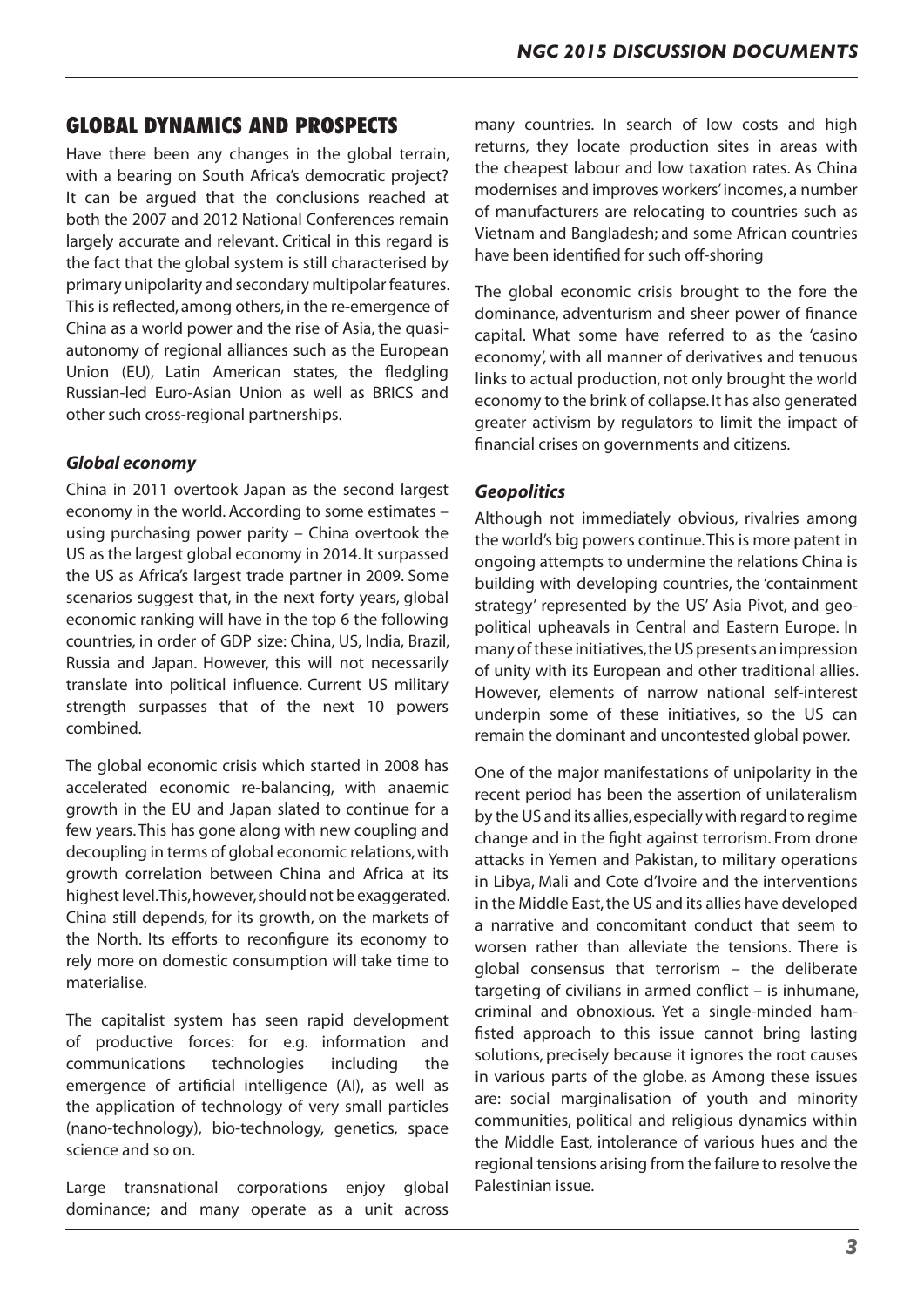More than at any other time in the past three decades, unbridled market capitalism has lost its shine. The global economic crisis has brought to the fore not only issues pertaining to the role of the state in regulating the financial sector. It has also exposed growing social inequality and alienation of large sections of society within most countries. Dismissed only a few years ago as irrelevant and in any case benefitting from the advances of neoliberal capitalism, *"the 99%"* are demanding their place in the sun. Indeed, the issue of distribution of national income – the fundamental question of political economy – now occupies an important place in mainstream discourse. Neoliberal ideology faces a crisis of confidence and credibility. This has brought to the fore the question of the very legitimacy of market capitalism as well as that of the state and the polity in these developed countries. Along with this, is the rise of the right-wing and growing militarism, phenomena that have always played out when capitalism is in crisis.The experience of Greece – where the convergence of the interests of finance capital, market fundamentalism and right-wing politics threatens to ride roughshod over democracy itself – is profoundly instructive.

**In brief, capitalism remains the dominant socioeconomic system on a global scale. In the era of globalisation, it has advanced technological progress, opened up vistas for human progress and created the basis for the alleviation of poverty on a grand scale. However, the rampant unregulated practices of the past 30 years, including appropriation of most of national income by a few, have undermined its legitimacy and the legitimacy of the states and polities that pursue such policies. While the leading players in the global system retain the capacity to use both hard and soft power to assert their dominance, new centres of power are emerging, and a new discourse has gained prominence challenging the prescripts of neoliberalism.**

# **DYNAMICS ON THE AFRICAN CONTINENT**

Africa has been both beneficiary and, in some instances, victim of the changing global dynamics. But, to the extent that there have been advances and retreats, Africans themselves have been the primary agents. The Strategy and Tactics documents from the

past two National Conferences identified progress in most of the continent reflected in, among others: the attainment of peace and stability,the entrenchment of democratic systems of government, better economic management, higher rates of economic growth, improvement in quality of life and greater activism by intellectuals and other sections of civil society. These trends have largely persisted.

# *Africa Rising*

Seven of the ten fastest growing economies in the world are in Africa. On rebasing its GDP after some twenty years Nigeria emerged as the largest economy on the continent. It is followed by South Africa and Kenya. Estimates of 2014 growth in sub-Saharan Africa are at 5.1%, second only to Asia. In the manner of fashionable acronyms, from BRICS and MINTs (Mexico, Indonesia, Nigeria and Turkey), today focus is shifting to the KINGs(Kenya,Ivory Coast,Nigeria and Ghana) as countries with much potential – though these groups do not of course belong at the same level of economic power.

Most of the narrative on Africa Rising has focused on the extractive industry. However, growth on the continent over the past decade has been roughly in this order: tourism, financial intermediation, transport and telecommunications, construction, utilities and resources. Whatever the details, these trends have continued, with minor dips as a result of the global economic crisis. Trade with the rest of the world has ballooned; inflation has dropped; foreign debt has declined; and labour productivity has improved. Unemployment has declined and the proportion of the working population with low income has decreased; rural poverty has been reduced; under-five mortality rates have declined and primary education enrolment has improved.

Projections are that Africa's collective GDP which recently was more or less equal to that of Brazil would almost double by the middle of the 2020s. The same is expected of consumer spending. The infrastructure deficit that the continent suffers from is now a boon. With about 60% of the world's total amount of uncultivated arable land, there is huge potential for African agriculture in the coming decades.The growth in the number of employed people and the middle strata will drive a major consumer revolution.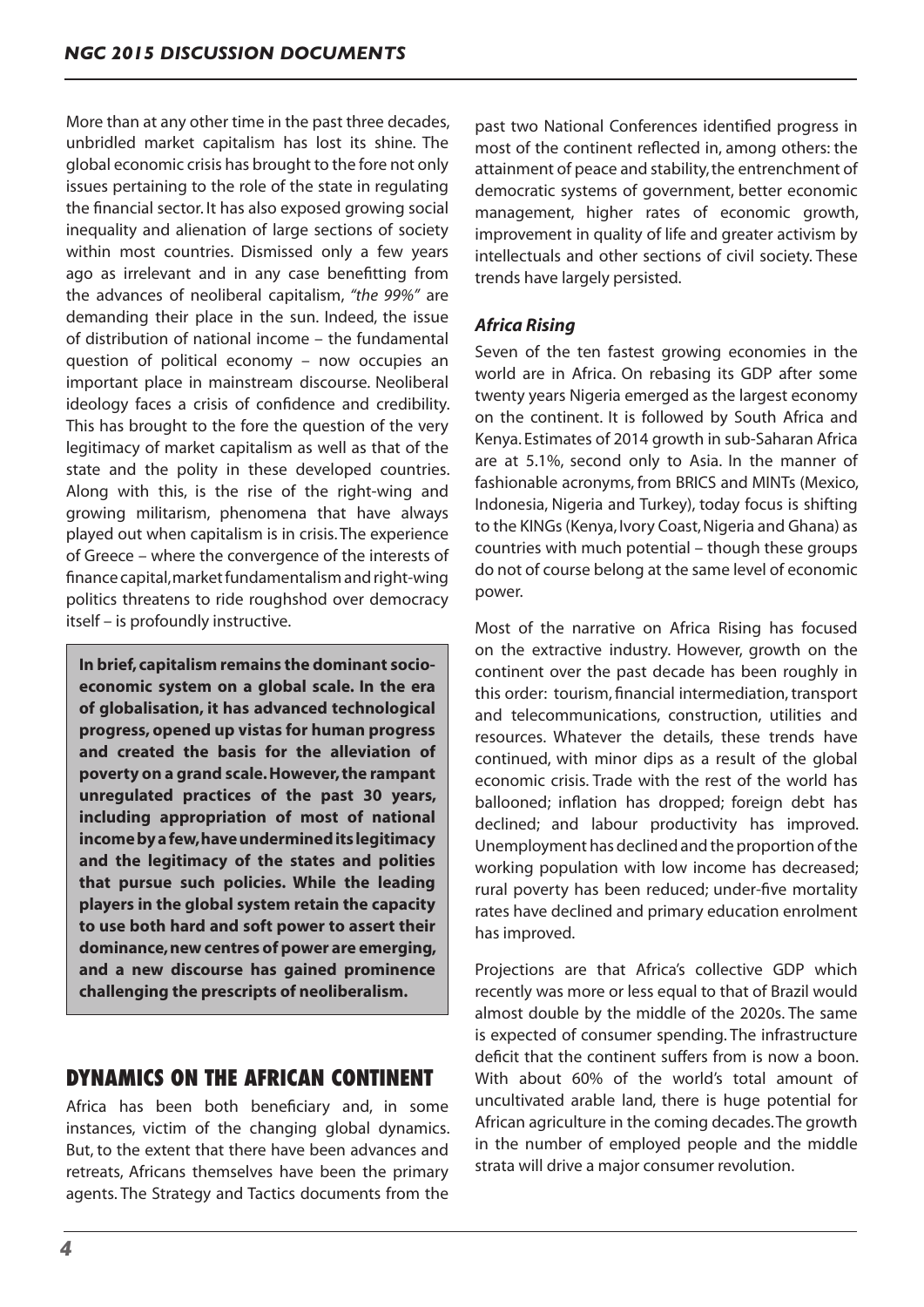#### *Continental challenges*

As all this happens, a few trends are starting to manifest, which require further reflection in terms of growth and development paths. Firstly, the offshoring referred to above is reaching the African continent. As China climbs up the manufacturing sophistication ladder, some transnational corporations and even Chinese companies are considering African countries for relocation – in search of cheap labour. Is this a necessary evil that the continent should welcome, as a phase in its development journey? Secondly, with access to new technologies such as cell-phones, Africa is evincing in actual practice the leapfrogging of stages of development. Thirdly, poor land policies and traditional tenure systems can conspire to encourage land grabs by foreigners, impoverishing rural communities.

Challenges in Africa still include such matters as macroeconomic management, reliance on a handful of sectors for exports, and patronage linked to familial and party-political links. Further, while most African countries have adopted formal democratic forms of government, this has not necessarily translated into requisite accommodation of difference. Related to this is the emergence of extremism attached to religious allegiances which requires the kind of deft management that goes beyond Western narratives. Some global powers have taken advantage of these weaknesses to intervene in various ways, including through military invasion. Indeed, a careful analysis of the genesis of heightened lawlessness and conflict in the Sahel and neighbouring areas, for instance, does point to the ill-advised NATO intervention in Libya. These weaknesses also account for high levels of migration from areas of conflict and economic underdevelopment, and the desperation that attaches to this phenomenon.

African economic integration has not been pursued with the enthusiasm it deserves. Discourse at the continental level on long-term strategies as reflected in Agenda 2063,does give a sense of a vision.However, there are weaknesses in terms of implementing continental programmes such as NEPAD; and the continent does not seem to have collective strategies in dealing with various regions of the globe. In addition, greater effort is needed to forge progressive alliances across the continent, among forces committed to profound social transformation. At the core of Africa's weaknesses is the strategic and organisational capacity of the state and societal leaders in general.

How do these opportunities and challenges relate to South Africa's own growth and development? Is Africa Rising a threat or an opportunity? Barring countries largely in conflict, South Africa is the economic growth laggard on the continent. This speaks directly to the question whether the country is sufficiently and strategically networked on the continent, or whether it has persisted with an outlook of the colonial era as an'outpost'of the North in Africa. In reality, as in South East Asia, economic growth in sub-Saharan Africa presents major opportunities for mutually-beneficial osmosis that South Africa should seize with both hands. This needs to go beyond investment in retail, banking and telecommunications. Sub-Saharan Africa can develop shared manufacturing capacity that takes advantage of the massive infrastructure programmes which will continue for decades to come. South Africa can also exploit the natural advantage of its geography – situated as it is in the south between East and West.

**In brief, the Africa Rising narrative is being confirmed by concrete economic growth and development trends. The infrastructure and other deficits on the continent and the massive endowments it possesses are an opportunity which should lay the basis for rapid growth and development. Combined with the building of capable states, forging of inclusive polities, improved economic governance and strategic international relations, there is huge potential for Africa to emerge as the new epicentre of global economic growth. South Africa stands to benefit massively from these developments, as long as it adapts its economic and diplomatic outlook to actually implement its long-held Africa strategy: that is, to forge alliances with regional anchors and act as a partner in pursuing Africa's multifaceted interests.** 

# **THE DOMESTIC BALANCE: MACROSOCIAL TRENDS**

As with the global balance of forces, the assertions in the Strategy and Tactics document about the domestic balance remain relevant. To recapitulate: From the period of capturing the beach-head in the mid-1990s, the balance of forces has shifted in favour of the forces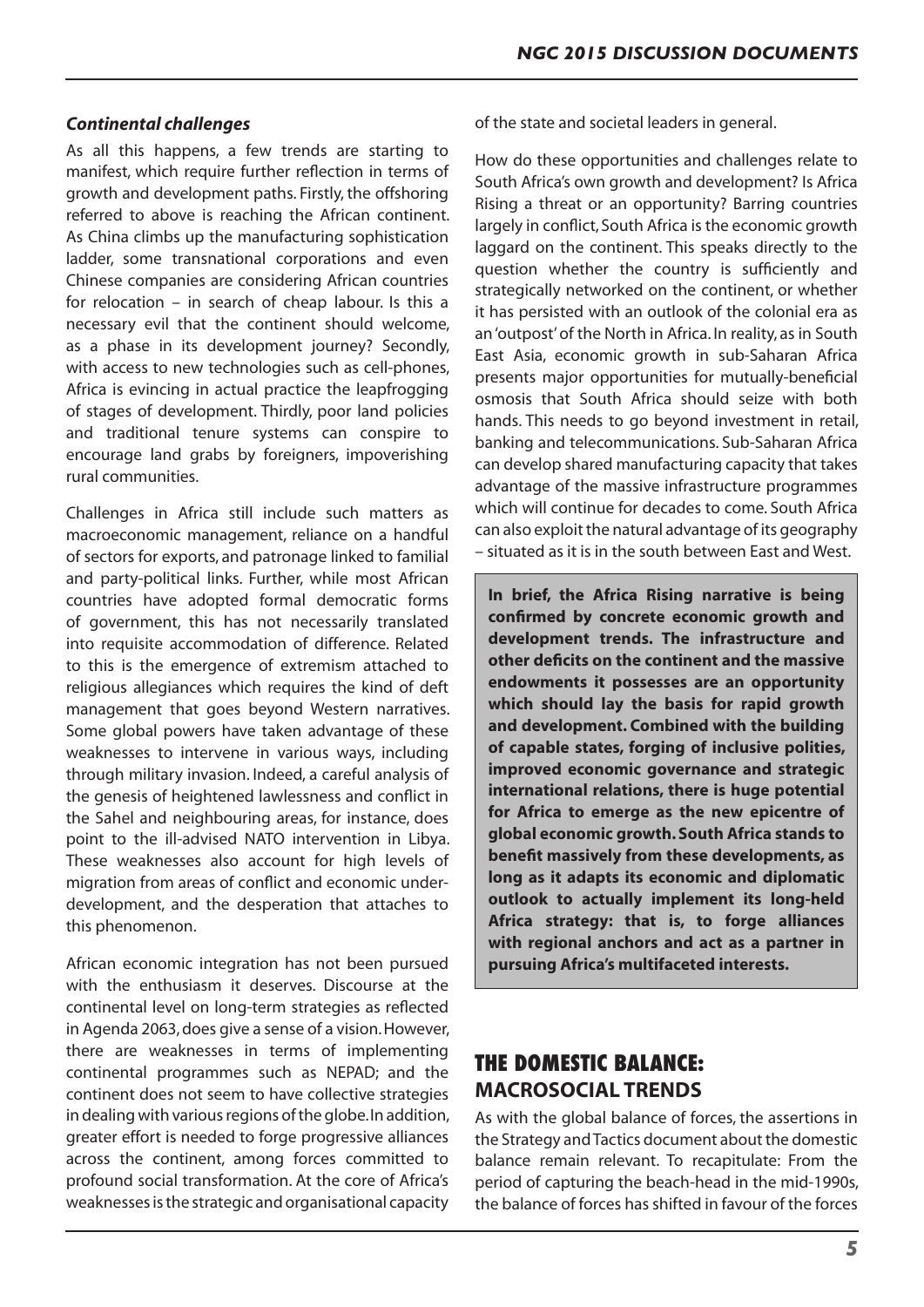of social transformation. This is reflected, to varying degrees, in the character of the polity and the state, economic transformation and macrosocial dynamics. The same can be said, variously, about the changing nature of social demographics, electoral trends and the state of progressive organisations.Those assertions are, however, being pummelled by the winds of time, with new positive and negative dynamics.

#### *Legitimacy of the polity and the state*

The South African polity is essentially a stable one, with the Constitution accepted across the board as the broad framework for the regulation of socio-political relations. Its articulation of different generations of rights lends it a progressive character for the pursuit of speedier transformation.

Concerns have been expressed about whether interpretationofitsprovisionscanresultinundermining the electoral mandate. Such a possibility does exist in a constitutional (as distinct from parliamentary) democracy. However, from socio-economic rights and individual freedoms to matters of administrative justice, the leaning in rulings by the highest court has been towards the transformative spirit of the Constitution. This is not to confer ultimate wisdom on those required to adjudicate these matters. It is rather to emphasise that contained within the system are mechanisms for self-correction through the judicial hierarchy and in the fine balance of power including appointment processes.This comes out in even bolder relief if there is a deconstruction (in conceptualisation) of the mistaken conflation of related but not identical notions: the people, the state, the government and the party.

A worrying trend in the recent period has been the tendency for leaders of various sectors of society, especially in the political arena, to seek judicial resolution for matters that can be managed through other channels. These range from quarrels with a puppet and the singing of songs, to legal challenges against constitutionally-valid administrative actions by the Executive. On the one hand, such 'lawfare' can suck up the judiciary into the maelstrom of day-today societal management and thus unnecessarily splutter it with mud. On the other, repeated attempts of this kind, into which huge resources thrown, do suggest that some privileged sectors of society seek to undermine the popular electoral mandate.

It should also be noted that, from time to time, tensions have boiled over between the judiciary and the other arms of the state, and between the executive and the legislatures. Such tensions can be healthy – and are perhaps normal – in a constitutional democracy. However,to the extent that these tensions may reflect a slow pace of transformation in the judiciary, poor accountability by the executive, or disdain for electoral outcomes by opposition parties and a poor sense of inclusivity by the majority parties in the legislatures, these need to be addressed in a systematic manner, with the fundamental aim of strengthening the democratic system.

A state that in 1994 represented the interests of a minority has been transformed, in terms of both form and content. This democratic state draws its legitimacy from the basic law of the land. But such legitimacy is also won in the crucible of actual practice: by the extent to which it is effective in devising and implementing policies of change; by the conduct of the political leadership; and by the professionalism and responsiveness of the bureaucracy.In other words, legitimacy has to be continually earned.

Many issues have been identified in previous documents on participatory democracy (peopledriven and people-centred approach to change) as well as transformation and capacity of the state – and our weaknesses in this regard.

One of the overriding trends in the recent period has been the response of South African society to the National Development Plan. Both the process and the content of the Plan were embraced by most parties represented in Parliament.The same applies to organisations representing various sectors of society – business as well as sections of workers' and civil society organisations. There is of course contestation around proposals on how to attain Vision 2030. But, except for targets on income inequality and some economic proposals, the objectives of the NDP are embraced by all. These include: elimination of income poverty; reduction of the unemployment rate to 6% and below; access to quality social services; a capable developmental state; and an active citizenry.

However, many developments which suggest that the legitimacy of the polity and the state may be fraying bear scrutiny:

Popular protest has been part of South Africa's body politic for many years in the post-1994 period.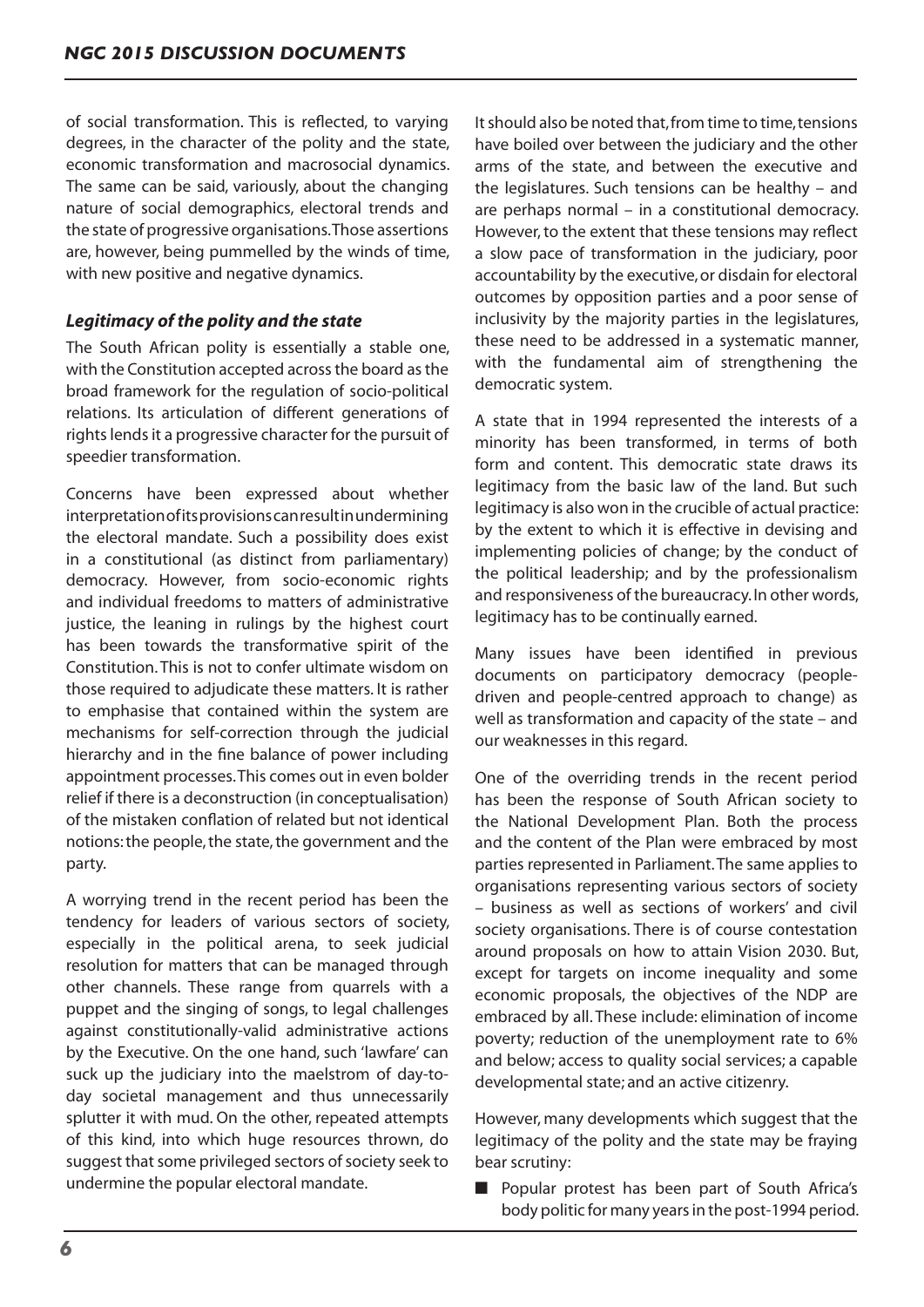The levels of poverty and inequality will certainly inflame passions, even as progress is made to deal with the challenges. This is the **flammable social tinder** that the democratic state has to manage, through practical action and by continuously infusing the hope that tomorrow will be better than today. What seems to be new, with major implications for state legitimacy, is how deeplyentrenched corrupt practices (driven by a few state employees, public representatives and the private sector) and arrogance by some in leadership positions have become, directly affecting social delivery. This finds expression especially, but not exclusively, at local government level. The consequence is that the state security apparatus becomes the first and last line of defence, and is itself then targeted in popular upheavals.

■ **Civil society** in South Africa has historically been among the most vocal and active. From community to sector-based organisations, these have added to the legitimacy of the system as they provide a platform for pursuing specific aspirations. A few such organisations have sought to challenge programmes of transformation. But the overwhelming majority (in terms of mass constituencies) have been supportive, and they form part of formal forums such as NEDLAC. However, in the recent period, major trends have included: a weakening of worker organisations (through poor organisation, divisions and even violent competition);campaigns bringing together a wide variety of interests to challenge government policy;organisational meltdown in civic structures; and a weakening of progressive engagement among women as well as youth and students.

■ Evenwithregardtoconcreteinstancesof**corruption**  at any level of government, the sense that there is clear intent and serious action to deal with these matters does give confidence to society about the ethical foundations of the state. However, when there is repetitive poor management of allegations of corruption and patronage within high leadership echelons, the legitimacy of the state and the polity as such are undermined. Indeed, over the past few years a general impression of systemic corruption has been created, ranging from unsavoury developments in State-owned Enterprises, strange machinations within security and tax authorities, to unconvincing responses to admonitions for accountability by relevant Constitutional bodies.

- Related to the above is the very question of the **capacity of state institutions** to meet their mandates. When the general impression referred to above can be directly linked to poor capacity within state agencies which is also a consequence of high turnover in the management echelons; poor decision-making that suggests patronage and cover-ups; and appointments that defy any rational logic, the state as a whole starts progressively to lose the confidence of the people. The hope that prevents South Africa's social tinder from catching fire can thus dissipate.
- It is precisely this state of affairs that emboldens forces opposed to transformation to seek to **challenge the very legality and legitimacy of the system and to disrupt its stability**. They find courage also from the fact that self-declared 'revolutionary' elements are adventurously seeking to set the social tinder alight and to assail the legality and legitimacy of the system.A cocktail of forces of the right and the self-declared'left'thus find alignment of tactical objectives.

#### *Socio-economic trends*

Assessments at the 2012 National Conference as well as reviews conducted on the occasion of the 20th anniversary of democracy do outline the progress and challenges facing the forces of change. These conclusions are relevant to the balance of forces in the sense that they relate to popular legitimacy of the system, the sense of hope or otherwise in society, the array of social forces, prospects for joint action and the possibility to use capacities of the state to speed up transformation.

In particular, the 2012 Preface to the Strategy and Tactics document identifies, among others, the following advances:

- *Programmes aimed at meeting basic needs such as housing, roads, and access to electricity, sanitation and water; …*
- *Programmes to empower women and to transform gender relations;*
- *Improving access to health care and dealing with the burden of disease;*
- *The introduction of an extensive system of social grants, free basic services and other social policies to eliminate poverty and provide sustainable livelihoods;*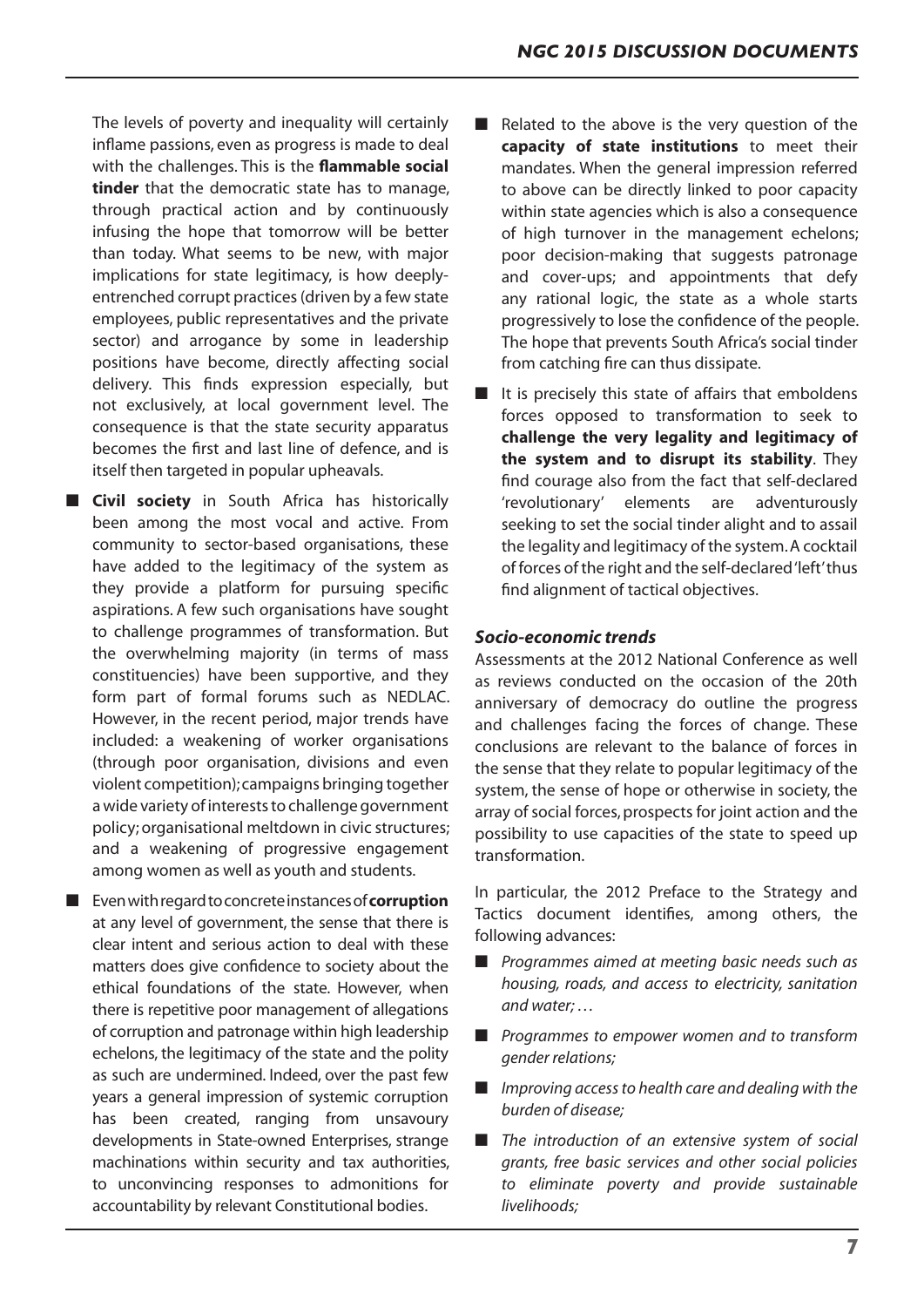- *Measures to develop our human resources through education and skills;*
- *A programme of economic transformation that saw growth and some job creation after decades of stagnation…*

Further observations in this regard pertain to the structure of the South African economy, which is trapped in the path dependency of the mineral-energy complex. As a small open economy with a colonial background, it reflects subordinate relations with countries of the North. Yet, due in part to this history, it has developed major corporations some of which have assumed transnational status.The huge concentration and centralisation of capital, with monopolies dominating most sectors of the economy, and some of them engaging in uncompetitive practices, is a major challenge. Small, medium and micro-enterprises do not enjoy the same broad proportion of GDP as in other developing countries.

Over the years, manufacturing has in a number of sectors been decimated, and it has declined as a proportion of GDP. However, deliberate policies reflected in the industrial policy framework which also links up with the potential of the infrastructure programme, mining and niche technologies, do hold the promise of changing the structure of the economy and taking the growth trajectory onto a higher level.

As elaborated in the documents of the National Planning Commission, the critical challenge is that the economy creates too few jobs and economic opportunities. The skills development programmes have been proceeding at too slow a pace. All this impacts most negatively on youth, women and rural communities.

The distribution of wealth and income is largely still characterised by the racial and gender demographics of the colonial past. To cite a few figures for illustration: According to a 2011 BUSA study of JSE-listed companies, while white males make up only 6.7% of the economically active population, they account for 52% of Board positions, and 76% of both CEOs and CFOs. According to StatsSA, in the fourth quarter of 2013 unemployment among Africans was at 27% compared to 7.2% among whites.Further,in 2011,54% of Africans lived below the 'upper bound poverty line' (R620 per person per month); while this was 27.6% among the Coloureds, 3.4% among Indians and 0.8% among whites.

It is the combination of all these factors which have impelled the ANC to call for radical economic transformation, as a critical pillar of the second phase of transition to a national democratic society. As intimated above, such transformation has to address, among others,issues of high rates of economic growth, changing structure of the economy in terms of sector configurations, equitable distribution of wealth and income, de-racialisation of ownership of capital, better skills and training programmes, efficient provision of social and economic infrastructure, and diversification of our international economic partnerships.

Among the major issues that have been thrown up by developments in the past few years and ongoing discourse in society are the following:

- Movement to a new growth and development path will not come of its own accord. It requires active leadership by a **capable developmental**  state; and signs of this have shown themselves in the actions of various state agencies. However, given the challenges identified above with regard to state capacity and legitimacy, the question does indeed arise whether the leverage that the state has to drive economic change, including through State-owned Enterprises and Development Finance Institutions, is not being squandered!
- The National Development Plan calls for an active citizenry; but most critically that the various social partners should work together to realise Vision 2030. What is required in this regard is a **social compact of common and varied programmes**  to realise the objectives of the NDP. This should include, among others, higher rates of productive investments and job-creation as well as provision of efficient services by the state. For the state to provide leadership in this regard, it has to enjoy popular legitimacy.
- Social compacting should be founded on an appreciation that there is serious intent on the part of the state and the business community to deal with the **root causes of poverty and inequality**. Radical economic transformation is meant to address, among others, matters of the structure of the economy, skills development, labour-absorption and demographic balances in ownership and management. It should also pay keen attention to spatial economic and settlement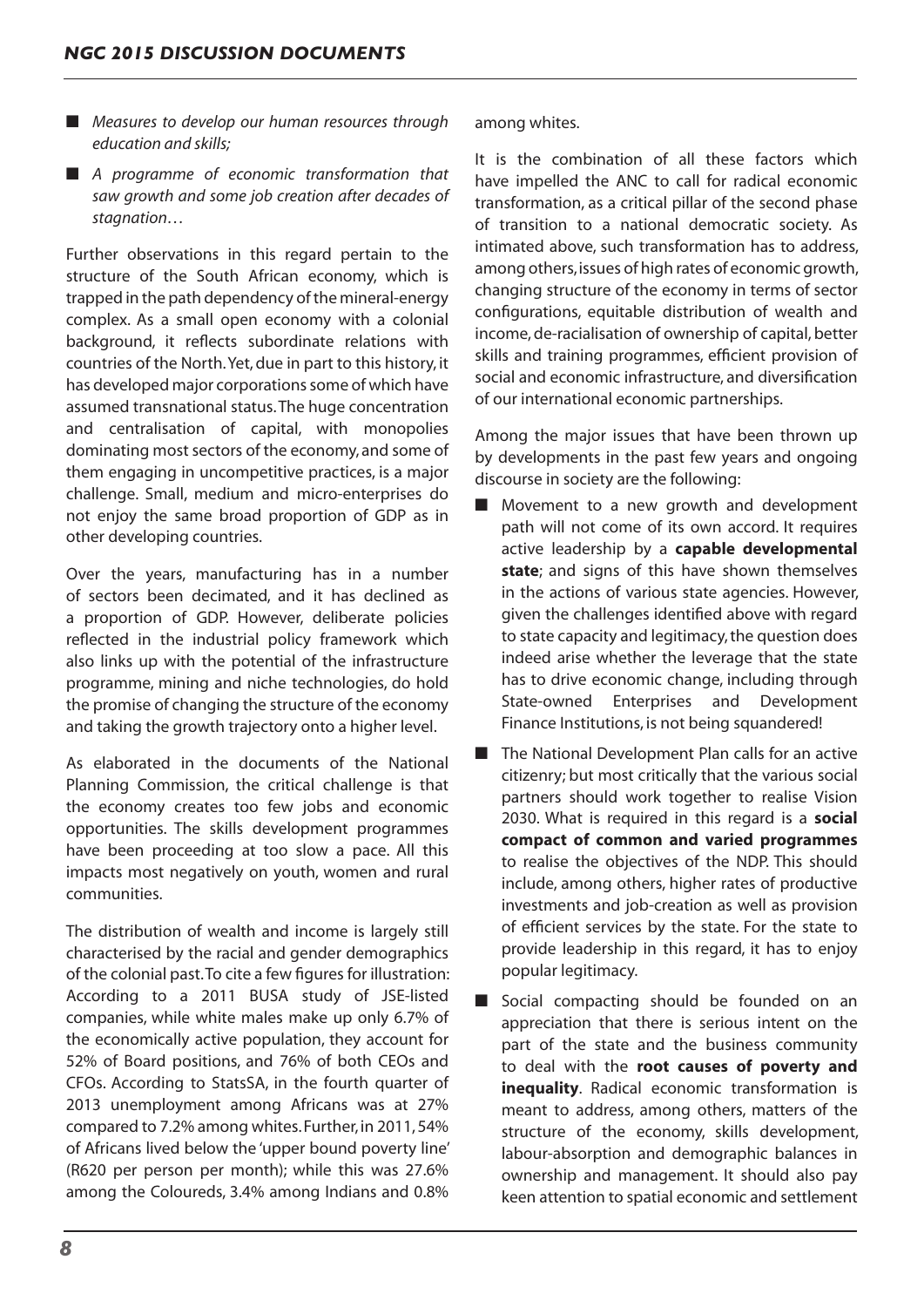patterns which weigh heavily on the poor, high mark-up prices in the production market, a national incomes policy and minimum wage(s), and arrangements through which workers share in the ownership and returns of companies in which they work.

- $\blacksquare$  Given the paucity of resources available in the fiscus – in this current period of **low economic growth and a huge budget deficit** – it will be necessary to ensure proper prioritisation and sequencing of state interventions. It is also necessary to find creative ways of drawing in the private sector in realising some of the objectives such as urgent infrastructure projects.
- As has been emphasised repeatedly, most of the challenges with regard to the **intensification of the programme to provide basic social services**  do not derive from the availability of resources. They are largely dependent on the capacity and effectiveness of the state, and the ability to combine quantitative access with quality of these services.

#### *Social demographics*

Social demographics or class composition of society is a fundamental factor in weighing the balance of forces. Historically, ANC strategy and tactics were keenly influenced by the understanding of the intersection between race and class. In this regard, the central place and role of *'Africans in particular and Blacks in general'*  was emphasised, given the position they occupied in colonial society. It was also appreciated that South Africa's level of industrialisation and a numerically large working class would impact on the social content of the national democratic revolution and methods of struggle. All the classes and strata in the Black community were designated as motive forces of the revolution: they objectively stood to benefit from change and were most open to mobilisation to attain it.

In terms of racial demographics, as reflected in Census 2011, the overall balances have remained largely the same since democracy, with a slight increase in the proportion of Africans (77.4% in 1996 to 79.2% in 2011), a stable proportion for the Coloured (9%) and Indian (2.5%) communities and a reduction in the proportion of whites (11% to 9.5%).

The critical shift has been in the class composition of

society. For purposes of this discussion [ref.JV, Econ3X3, July 2013], a category of'middle class'(middle strata) is used to denote those with per person after-tax monthly income of between R1.4-thousand and R10-thousand in 2008 prices, translating into total household income of R5.6-thousand to R40-thousand per month for a family of four. Below this would be the 'lower class', and above, the 'upper class'. This may be too generous especially at the lower end of'middle class' as many of these are in fact workers in formal employment; but it does help to illustrate broader trends. It should be noted that the majority of workers earn below R3.5 thousand per month (more often as the only income for the whole family).

And so, between 1993 and 2008, the proportion of the 'middle class' in the population grew from 19% to 21% and the number of Africans in this category more than doubled to over 5-million. The upper class more than doubled to 2.8%, with the number of Africans increasing by more than ten times to 257-thousand, and that of whites doubling to over 880-thousand. The lower classes declined from 79.6% to 75.9% of the population, numbering over 32.7-million.

What these and other data indicate is that there has beenasteadyimprovementinpeople'sincomes.Within the African community, the proportion of middle classes increased from 7% to 14%. Comparatively this is quite small, but it does reflect a significant shift in African social demographics. At the same time, the proportion of those with at least Grade 10 education within the African community increased from 15.6% in 1996 to 35% in 2011.

It is in the functional distribution of national income that an even more important macrosocial issue arises. While the middle class increased in number, its aggregate share of national income actually declined (and this also applies to the combined share for lower and middle classes,from 83% to 68%).The share of the upper classes increased from 17% to 32%. The actual growth in annual income has been highest at the top end, followed by the lowest end – with the latter reflecting social grants and low-paying jobs.

From all accounts, these trends have continued into the current decade.

With regard to the composition of the working class, most jobs in the past 20 years have been created in the public sector and services (including low-paying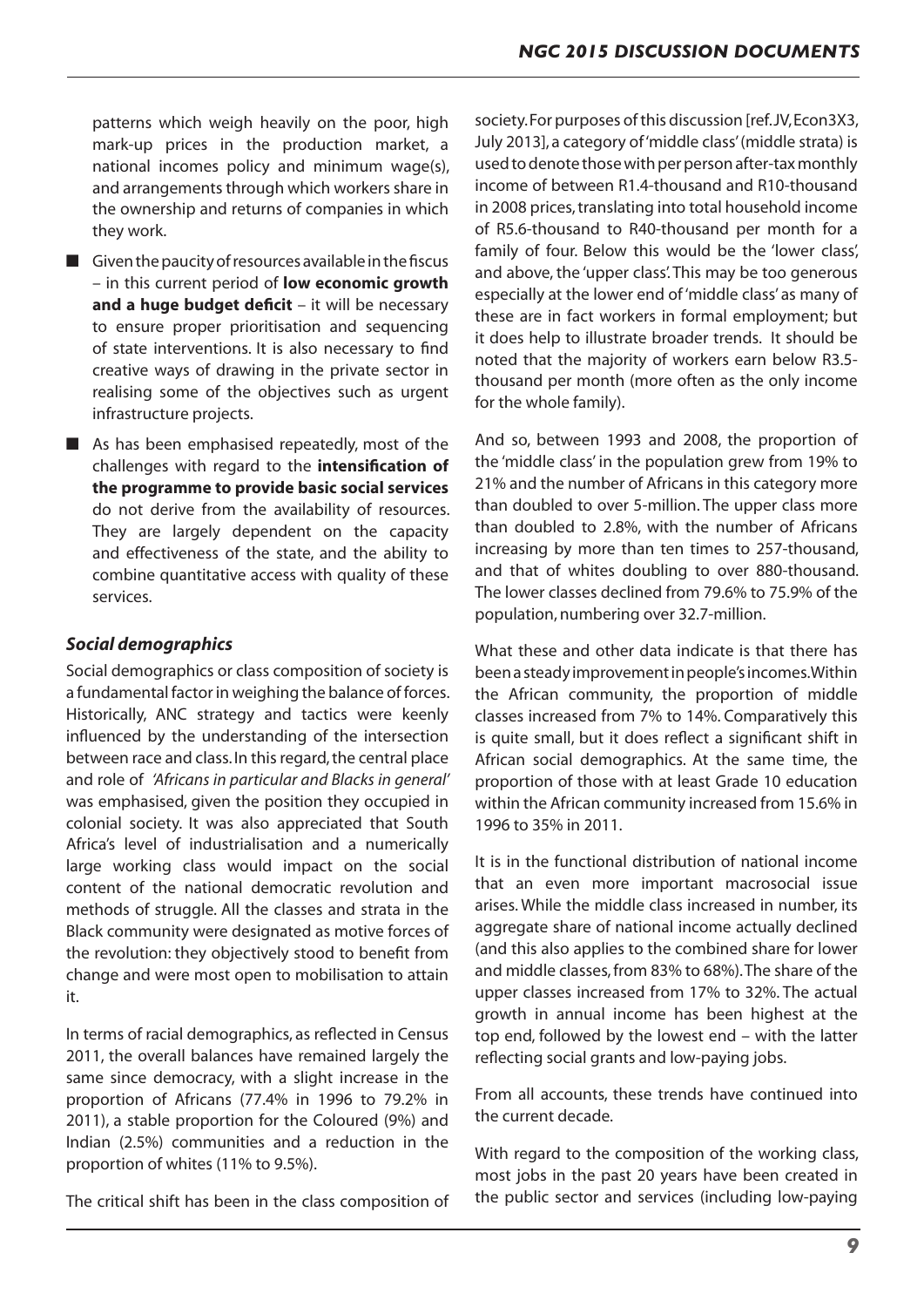ones such as security guards), with the proportion of industrial workers declining. At the same time, high unemployment rates among young people, combined with urbanisation, have created a large swathe of marginalised and alienated youth – with major implications for social stability.

All other social indicators such as consumption patterns and access to formal housing, potable water, electricity and quality education do reflect the racial demographics referred to above.

The implications of all these macrosocial trends in relation to political consciousness will be dealt with using various proxies below. What deserves noting at this stage is that South African society (including particularly the Black and Coloured communities) is more educated, with a higher proportion located in the middle strata and a smaller proportion made up of industrial workers. This does bear relevance to: the persistence of the national (racial) grievance which inspired the anti-colonial struggle; character of the working class and assertions about this class being the core motive force; the benefits that the various social forces derive from transformation; the tenuous position of the emergent middle strata; and the outlook and value systems that drive each of these social forces.

Critically, these dynamics are more pronounced in specific provinces and municipalities of the country, with Gauteng and the Western Cape and the metros in all parts of the country reflecting faster changes as a consequence of concentration of resources and migration.

#### *Identity and value systems*

Various factors in people's consciousness affect their sense of identity. The fact that these identities, such as race, language, nationality, religion and sporting preferences co-exist is natural and should be welcomed.The issue that is relevant to the assessment of the balance of forces is the choice of the primary self-descriptor and whether any identity is seen to preclude others.

It is a measure of the progress that has been made in trying to forge a common nationhood that, according to Markinor data, around half of South Africans describe themselves first and foremost as 'South African' – though this has not changed much since about a decade ago. About one third refer to themselves as'African'to which many meanings can be attached.Language and race rank third and fourth as a primary self-descriptor. Other research (SA Barometer Survey, IJR ) reflects slightly different results in terms of percentages and ranking; but the overall trend is confirmed. Encouraging is the fact that the sense of being South African is strongest among the young. It is also a matter of great interest that class identity, according to some research (FutureFact People Scape Survey, 2004), has been on the rise: in 2000, 14% described themselves primarily by class or occupation, compared to 37% in 2004.

This however does not mean that opportunistic exploitation of ethnicity within the ANC and in broader society has been eradicated. At the same time, if poorly managed, the laudable efforts to engender pride in language, history and culture can have the unintended consequence of generating negative ethnic consciousness.

Of concern in relation to these issues is that, the number of those who believed that race relations were improving had increased from less than half into the 60's in the mid-2000s; but had declined to about a third in 2012. The same applies to confidence "in a happy future"for all races. According to research quoted above (IJR), the desire for a united South Africa has also declined. In relation to spatial and related dynamics,itfurther observes:"while levels of interracial contact and socialisation have improved over the past 11 years, the poor remain largely excluded from this positive social integration. The percentage of South Africans who report often or always talking to someone from another race in a social setting increased from 10.4% in 2003 to 23.5% in 2013. However, when we disaggregate this figure by class, we see that South Africans in the higher living standards measure (LSM) groups are much more likely to socialise across race than the middle LSMs, and the lowest LSMs are the least likely to socialise across race."

Some such surveys do have major methodological challenges; and at times they are influenced by concrete incidents during the periods of field work. But they do serve as a useful guide to major trends.

As argued in the 2007 Strategy and Tactics document, South African society is deficient in relation to value systems. Predominant are values which encourage *"greed, crass materialism and conspicuous consumption.*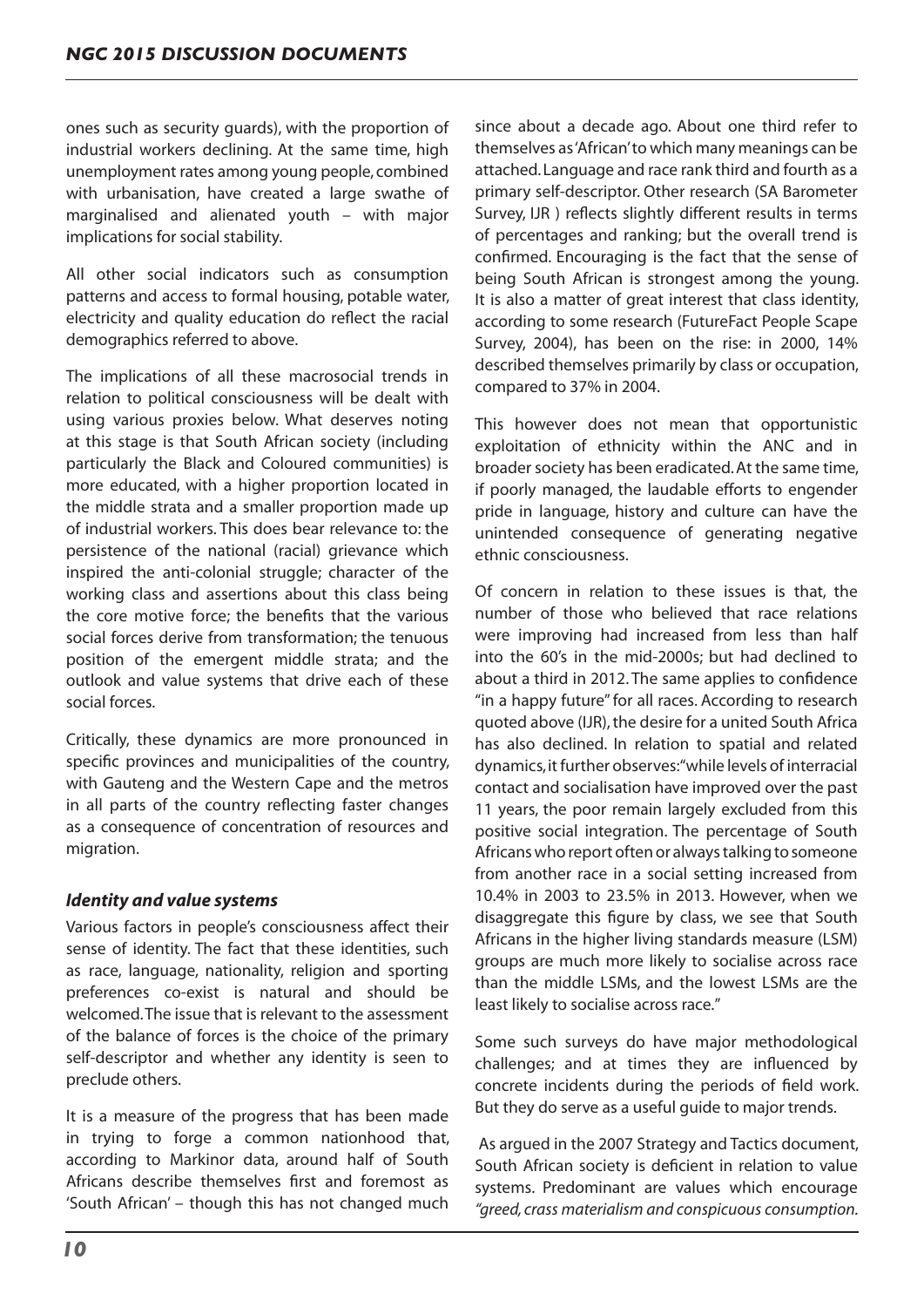*These are tendencies that go beyond the necessary spirit of entrepreneurship, ambition, daring, competition and material reward that are inherent to a market-based system and perhaps to human development in general. Related to this is the fact that the means of ideological discourse are dominated by forces with an outlook that is either ambivalent or hostile to principles of human solidarity. Among the consequences of all this are vacuous media discourse, corruption in state institutions and corporate greed reflected in outrageous executive packages, short-termism in the conduct of business and private sector corruption."*

The state has, as matter of policy, sought to implement redistributive policies and to promote a spirit of human solidarity. However, the lived experienced of the overwhelming majority in society, wherever each individual may be located, is one of a nation driven by cut-throat competition, a rat race to climb the social ladder, and the fear of falling among those higher up who thus use legal and not-so-legal efforts desperately to cling to what they have. Apprehension about falling down the social ladder afflicts especially the new, mostly-first-generation middle and upper strata (essentially from the Black community), who have nary an inheritance to fall back on.

The national democratic society is meant to be based on human solidarity and the spirit of caring for the most vulnerable in society. These ideals are writ large in the country's Constitution. So logical are they that only a negligible section of society would dare openly to challenge them. Indeed, the acceptance of the need for a long-term vision and a national plan to eliminate poverty and reduce inequality is a reflection of the changing balance in societal discourse.

However, the formal educational system and civic education hardly encourage the inculcation of the ideals contained in the Constitution and the National Development Plan. Basic education curricula are somewhat equivocal on these values. Even in the universities, the teaching of history, philosophy, economics and sociology, to quote a few instances, barely reflects the totality of the generations of rights enshrined in the Constitution, particularly socioeconomic rights.This is besides the tendency towards overspecialisation, and the diminution of humanities and social sciences which should serve as a foundation of all education.

Indeed, the ructions in the universities around

issues of curricula content, institutional culture and symbols are a welcome reflection of young people taking the initiative to address a patent gap in the unfolding process of social change.On the other hand, such contestation also brings out in bold relief the weaknesses of the movement in leading ideological debates and in facilitating a 'cultural renaissance' as part of the NDR.

The totality of these circumstances and the singlemined pursuit of profit affect the platforms of public discourse in a profound manner. Juniorisation of newsrooms, homogenisation of content, antigovernment oppositionism,a lackey mind-set towards powerful forces in society (economic and political) , and a herd mentality in dealing with news events – all these undermine the depth and transformative relevance of media content. This also plays itself out in social media. Combined with this is the tendency across all platforms of intellectual and public discourse to repeat'Western truths'without much critique.

The upshot of this is that the objective reality of life under rampant capitalist relations conspires with a vacuum in intellectual, policy and public discourse to hollow out society's professed commitment to the humane values enshrined in the Constitution.

**In brief, the polity and the state do enjoy popular legitimacy; and there is broad consensus (at least in public statements) on the need for decisive action to deal with poverty and inequality, shown in support for the NDP. But, apart from developments that have the effect of undermining our efforts to build a developmental state, the very legitimacy of the state seems to be fraying. In part, the persistence of poverty and inequality account for this. But it is more a reflection of a weakening sense of hope and optimism. As a consequence, in addition to stirrings of discontent among the motive forces of change, forces opposed to transformation – including rabid racists who had gone into hibernation – are emboldened to use unsavoury developments in government structures as an excuse to question the capability of Black people to govern and to challenge the very legitimacy of the state. In other words, poor performance by, and perceptions of systemic corruption within, the state are partly responsible for this situation.**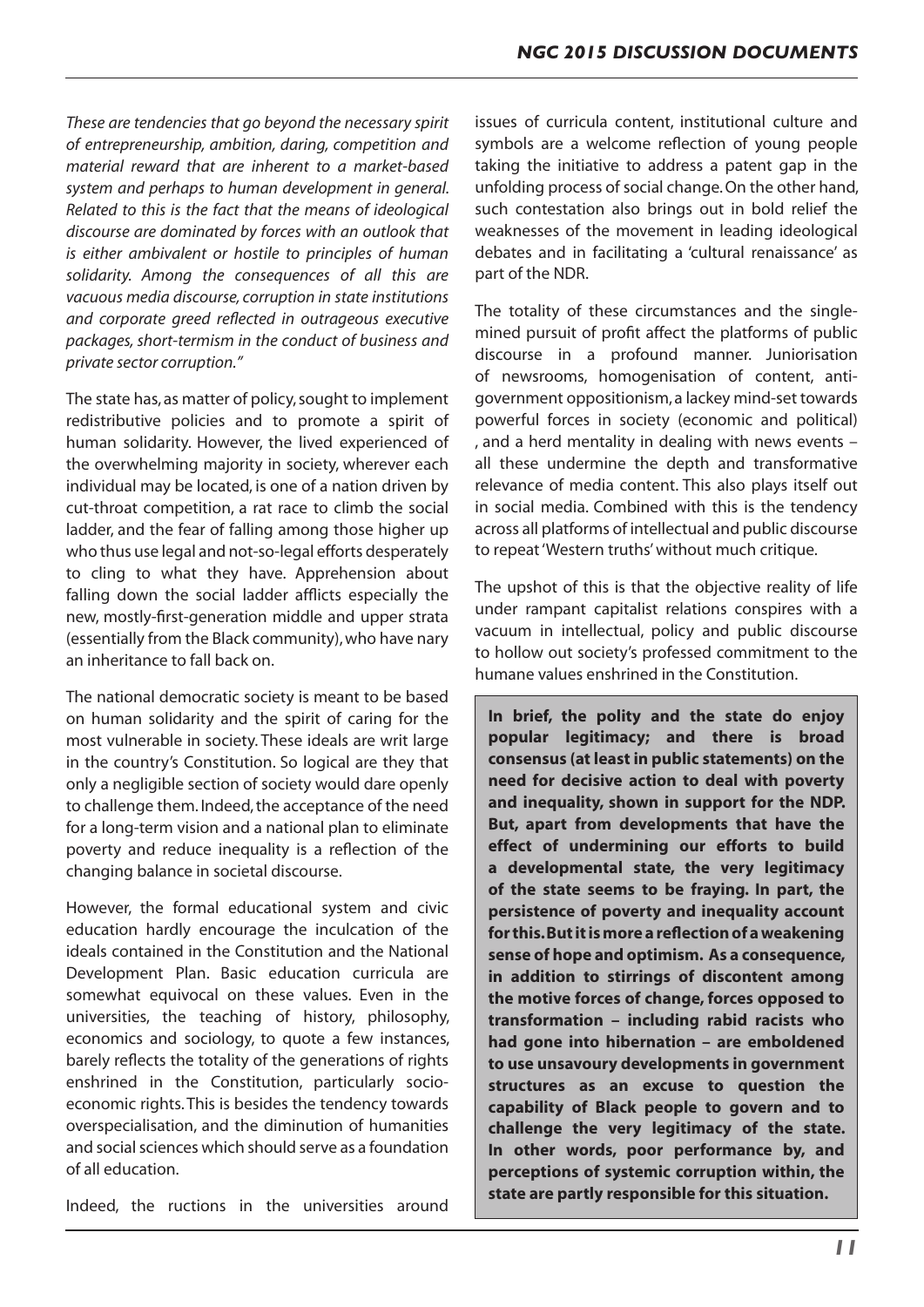**A strange alliance between forces the Right and the Far Left starts to take root. The fact that these challenges congeal in a period of low economic growth, depleted fiscal space and an electricity-supply crunch aggravates the sense of crisis in society. The change in social demographics, with a growing numbers of Black 'middle and upper classes', has not fundamentally changed the skewed racial distribution of wealth and income. It has also brought to the fore social disparities within the Black community itself. At the same time, the value system based on selfishness and crass materialism is getting further entrenched in society. Along with this are weaknesses in the substance of intellectual and public discourse. This places the national democratic revolution in danger!** 

# **LEADERSHIP AND THE PARTY POLITICAL TERRAIN**

The analysis above reflects the global and domestic environment within which the ANC operates. This environment has changed over the years, as a consequence in part of the ANC's own actions. The broad direction of the change in the balance of forces, as argued above, has been positive. However, major challenges have come to the fore in the recent period.

## *Background and notion of vanguard*

The basic approach in understanding the issue of leadership in the NDR is captured in the Strategy and Tactics document: *to carry out the revolution in the current phase requires a progressive national liberation movement which:*

- *understands the interconnection between political and socio-economic challenges in our society;*
- *leads the motive forces of the NDR in pursuing their common aspirations and ensuring that their sectoral interests are linked to the strategic objective;*
- *masters the terrain of electoral contest, utilises political power to advance the objectives of the NDR and wields instruments of state in line with these ideals as reflected in the National Constitution;*
- *organises and mobilises the motive forces and*

*builds broader partnerships to drive the process of reconstruction and development, nation-building and reconciliation; and*

■ *conducts itself, both in its internal practices and in relation to society at large, in line with the ideals represented by the NDR and acts as a microcosm of the future."*

The ANC has historically played this role, and it seeks to do so well into the future.In this context,it islegitimate on its part to claim the massive progressthat has been made since the advent of democracy. The corollary of this, however, is that it should also accept responsibility for the weaknesses. The negative trends outlined above are therefore an injunction for the ANC to mend its ways.This is not a new discovery; but a restatement of the resolutions that have been taken at recent National Conferences, particularly in 2012 on organisational renewal. Such renewal, the 2012 Conference resolved, should *"principally be about building the ANC's resilience, enhancing its transformative capacity and its ability to adapt to changing situations so that it can continue to serve and lead the people".* 

In the context of electoral democracy, is it arrogant and anti-democratic on the part of the ANC to claim a vanguard role in society? The ANC has always acknowledged that a vanguard role is not decreed; but is earned through an appropriate strategic posture and actual practical work. Indeed, the most obvious manifestation of such earned status is performance in the elections – an issue to which we shall later return.

How then should we read the balance of forces in the current period, in relation to these subjective factors?

#### *Societal alignments and party politics*

The fact that the overwhelming majority in society pay allegiance to the Constitution, and most of them broadly embrace the National Development Plan should be welcomed. Beyond this, at least in public discourse, most of the political parties have even sought to appropriate symbols of struggle and transformation, including the Freedom Charter, as their own. The fact that the substance and form of liberation politics has infused discourse among all the major political players should be celebrated as a victory of the ANC.

Part of this, of course, is pretence and make-believe. Some of these forces realise that they can make little headway in the South African political terrain without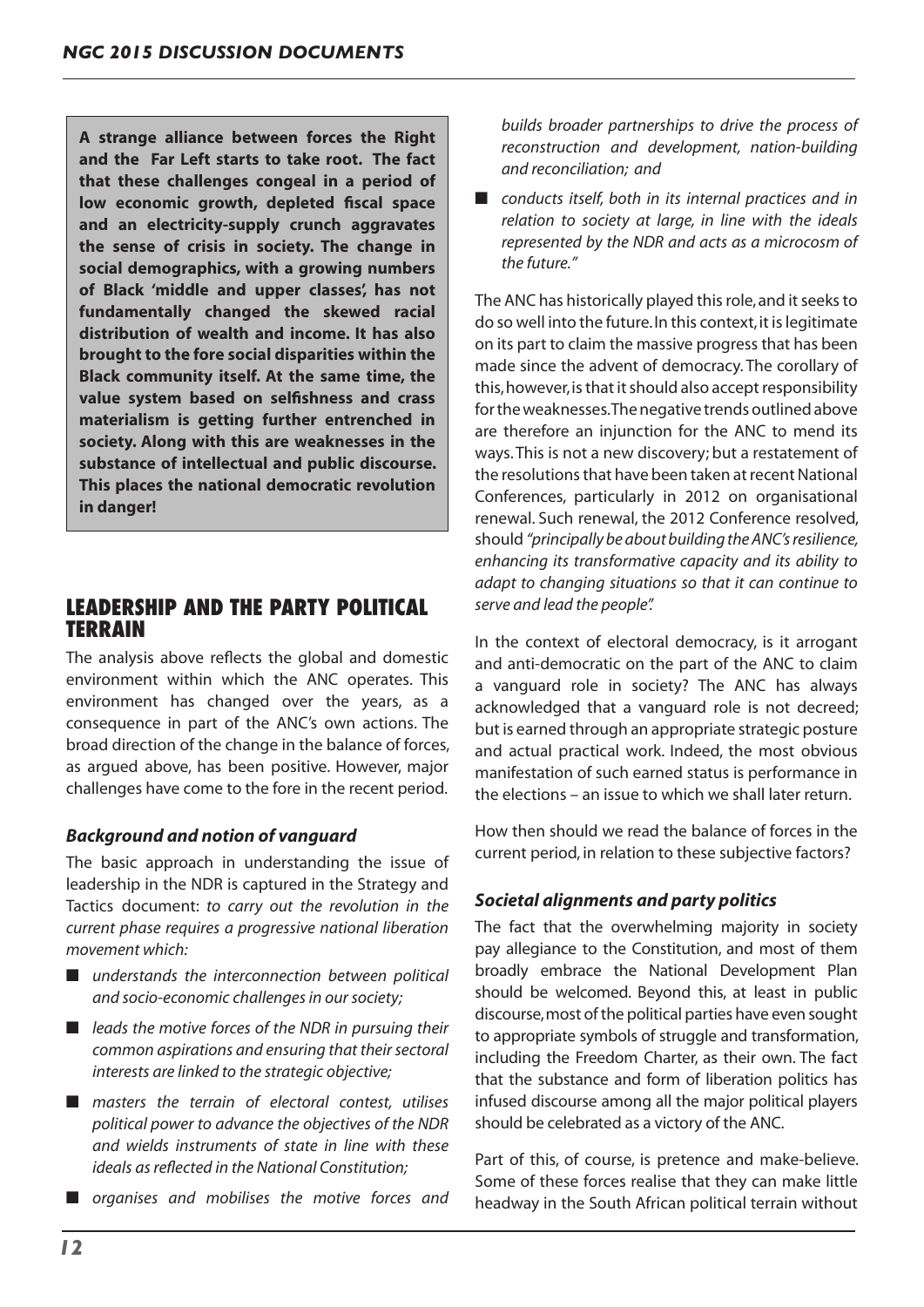at least mouthing progressive slogans. It may as well be that profound self-interest is driving the most privileged in society to seek approaches that will ensure social stability and protect their wealth.Where there are inconsistencies and deception, these should be challenged. But, such contestation should reflect a mature vanguard movement, capable rationally and logically of dealing with substantive issues and lifting the refinement of public discourse. In other words, the ANC needs consciously to avoid the temptation to compete with the Far Left in the stakes of pretentious *'revolutionary'* rhetoric, and systematically implement programmes that in actual practice bring about a better life for all – as reflected in its Conference resolutions, the Election Manifesto and the National Development Plan.

It is such gravitas that will further entrench the status of the ANC as a leader of social transformation. Critically, it will create fertile ground for it to build and lead a broad front of forces that seek shared prosperity.

With regard to the elections, both voter registration and turnout remain on the high end, by global standards. It is concerning though that these have been on the decline. Further, the outcome of the elections was accepted by all the participants.

The electoral trends reflect an ANC that, at above 60%, enjoys the support of the overwhelming majority of voters. However, from the last two national elections, the ANC has shed support, coming down from 69.7% in 2004, to 65.9% in 2009 and 62.2% in 2014. In the same period, the DA has been gaining support, while breakaways from the ANC (COPE and now EFF) have received significant support.

In 2014, ANC support remained stable or improved in most rural areas and new formal settlements. Turnout in many ANC-supporting areas (especially some rural areas and old formal settlements) was relatively low. These are some of the areas where the DA seems to have made some gains – though relatively small. The EFF secured its largest support in informal settlements, though it also performed well in some black formal settlements. Overall, the 2014 election outcome suggests the following macro-trends:

■ **Race** largely still accounts for electoral choices, with the overwhelming majority of African people voting for the ANC and other parties that have a 'liberation struggle background'. The gains of the DA among African voters suggest, among others, that the UDM and COPE may have served as parking stations for movement away from the ANC. But *'white-based'* parties, combined, started at 24% in 1994, declined and are back at 23% in 2014. While there is much variety in terms of African voters' choices, whites have remained solidly behind the DA. More and more voters from the Coloured and Indian communities have been drifting to the DA.

- There is little suggestion of **ethnic and regional allegiances**, with the three largest parties having a national footprint. Significantly, KwaZulu-Natal, which historically reflected significant support for ethnic-based parties, has now attained national averages in terms of ANC support among Africans.
- The most dramatic shifts have happened in the **metros**. Except for a marginal gain in Buffalo City, the ANC's support declined in these areas by an aggregate of 10.3 percentage points, with the EFF gaining 11.4% and the DA increasing its support by 6.5 percentage points. In these areas, the ANC seems to have shed support among the lower and upper middle strata among Africans as well as the poorest of the poor.
- The aggregation of political choices in accordance with self-declared *socio-economic policies* does present an interesting picture. This is that Left of Centre parties (ANC, UDM and COPE) had 74% of the vote in 2009,which came down to 64% in 2014. Right of Centre parties (DA, IFP, NFP, UCDP, ACDP and FF+) attained 24% in 2009 and 28% in 2014. The aggregate self-declared Far Left (PAC, APC, AZAPO and EFF) had not performed much beyond 1% since 1994: in fact it attained 0.4% in 2009; but went up to 6.6% in 2014.

What is the relevance of these trends and aggregates in relation to the balance of forces? Besides matters already canvassed above, the first major issue is that the sentiment for social transformation remains strong; but some of the motive forces no longer consider the ANC as the representative of such change. Secondly, there is patent impatience with the pace of change – and this expresses itself among the poorest in society as well as some African professionals and youth. Thirdly, while white multi-class support for the DA has remained solid, a section of the Black middle strata (Coloureds, Indians and a small segment of Africans) now view this party as being representative of their interests. Fourthly, the choices also reflect the rising primacy of current issues such as manifestations of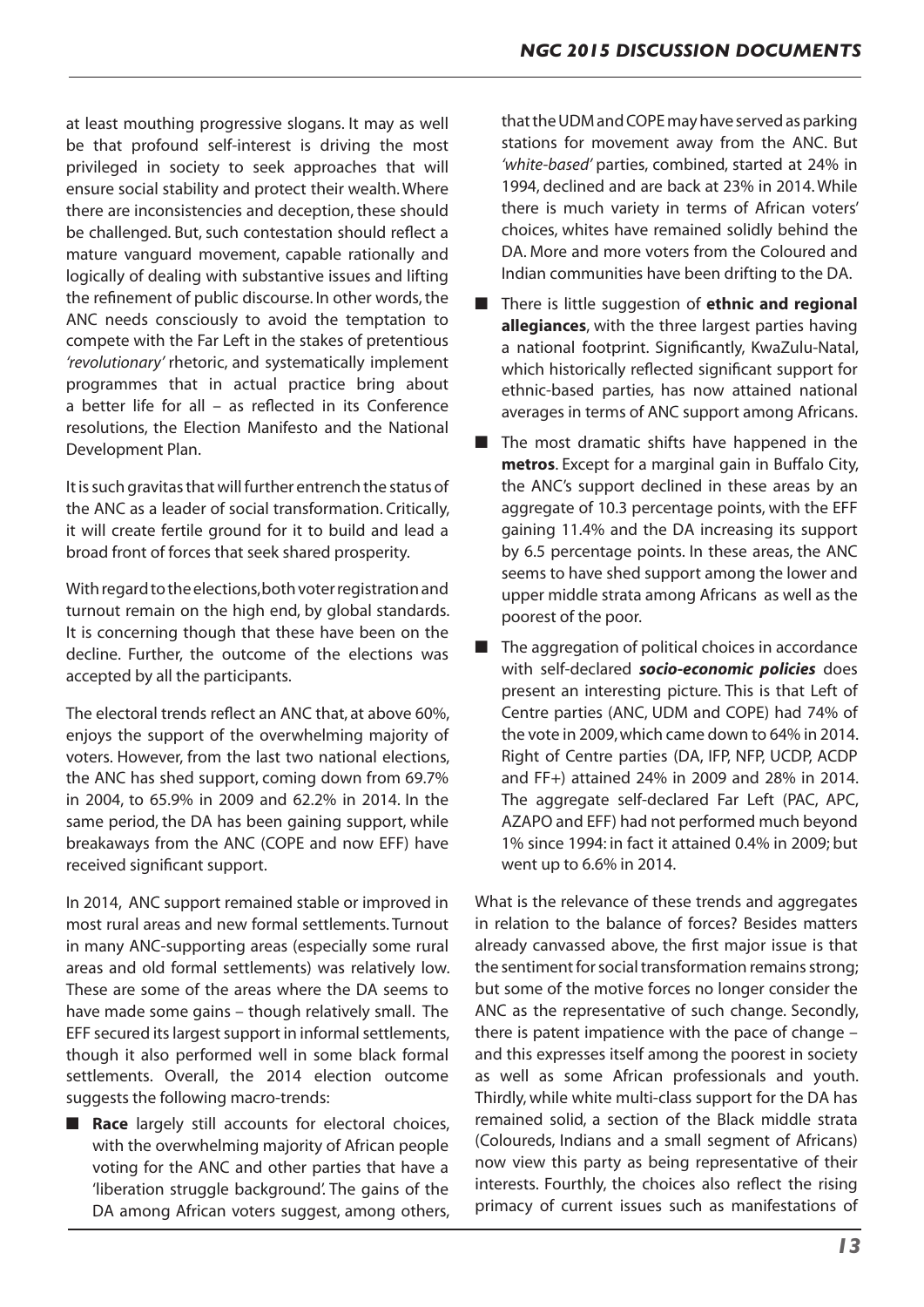corruption and Gauteng's eTolls in electoral decisions – introducing an interesting (though still moderate) fickleness to South African politics, especially among the middle strata.

#### *Post-election political dynamics*

Having sensed this tentative shift with regard to popular confidence in the ANC and the government, the opposition parties – particularly the EFF and the DA – believe they have drawn blood and can inflict further blows to undermine the ANC. The disruptions in parliament and some legislatures, campaigns to occupy land and others that border on illegality, are all meant to, or do in fact have the effect of, undermining the legitimacy of the ANC, of the government and ultimately of the state as such.

The three notions (ANC, government and state) should not be conflated, for they belong to different levels of abstraction, authority and legal status.

The ANC is a 'political party' which led the struggle against apartheid colonialism and is at the forefront of programmes of social transformation. Its status in this regard is dependent on whether it musters the strategic and organisational capacity to continue playing this role. The government is a political entity formed by the victorious party, mandated to carry out its programmes.It is obliged to serve all South Africans as decreed in the Constitution and relevant legislation; but it derives its mandate and legitimacy from electoral outcomes. The state is a non-partisan instrument of the people as a whole which derives its mandate from the Constitution.Its actions are informed in part by the mandate accorded the ruling party (and thus the social forces committed to fundamental transformation).But it has cohesive and coercive tasks that transcend the party political realm, as the custodian of South African sovereignty and legality.

In some post-colonial societies, progression in a delegitimisation campaign has hopped from one to the other – from the leader, to the 'liberation party', to the government and then to the state – ultimately resulting in the overthrow of government and forceful seizure of power or at least increasing reliance by the state on security agencies and repression. This has often encompassed a convergence of interests between forces of the Far Left and the Right, and conversion or at least paralysis of the very motive forces of the revolution. A coup d'état is not possible in South Africa. Some of the disruptive and near-illegal campaigns may have the effect of initiating mass uprisings or other actionsthat may goad the state into precipitate action;as has happened with the unseemly disruptions in Parliament and, on the extreme, the Marikana tragedy.Whether this would be by default or by design – on the part of the adventurists – is a matter of conjecture.

The obvious intention of these forces is to improve their electoral prospects and, by democratic means,to displace the ANC as government across the spheres. This is rough, clumsy and distasteful; but it is legal political engagement all the same. It behoves the ANC to develop tactics that obviate the impact and attractiveness of these trickeries.

This assertion is based on the assumption that, across the chain of de-legitimisation referred to above, the ANC can honestly claim to represent the letter and spirit of the Constitution, to reflect the aspirations of all the motive forces of fundamental change, and to have remained true to its revolutionary mandate. For, the question cannot be postponed whether there are things that the ANC is doing which create fertile ground for, and in fact ironically legitimise, incipient revolt against it and the government it leads! Is it implementing the resolutions taken at the 53rd National Conference to correct its weaknesses and renew itself; or when it finds itself in a hole, does it in fact dig deeper?

As agreed at the 2012 National Conference,the current major focus of the ANC should be to play a leading role in the mobilisation of society to implement the National Development Plan.In thisregard,its credibility and that of the government it leads are fundamental. Inversely, if both are not held in high esteem by society, it will be well-nigh impossible to undertake the strategic task of forging a social compact.

**In brief, both in terms of its formal policy positions, its organisational network in society and the level of popular confidence reflected in elections, the ANC currently remains the only primary force capable of driving the project of social transformation. However, this is dissipating. The ANC's leadership status and role are under threat; and other political forces seek to exploit its weaknesses to dislodge it. Especially with regard to such issues as state**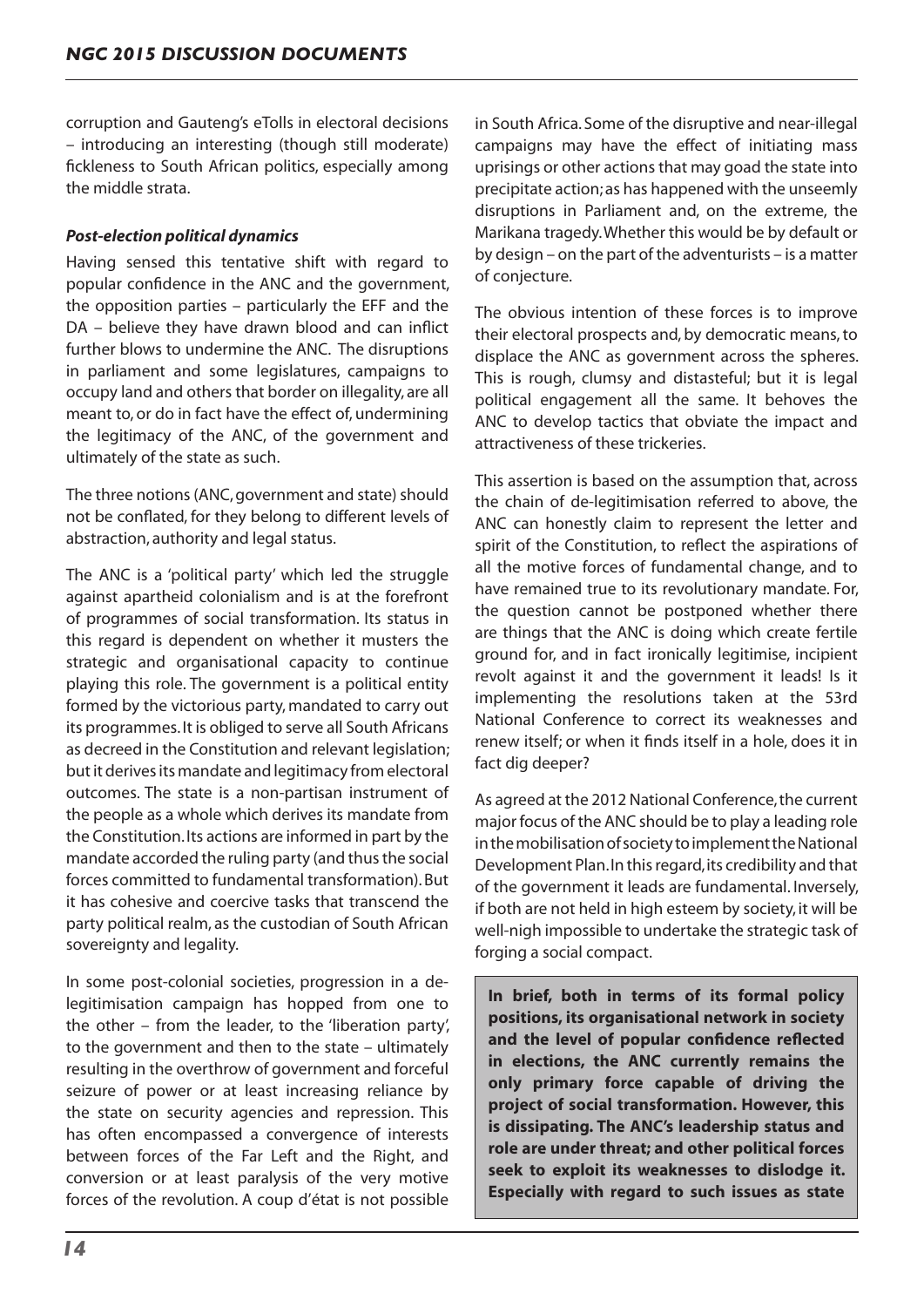**capacity and effectiveness, ethical conduct, dignity and gravitas, the ANC is losing the moral high-ground. It also faces the danger, in the context of current provocations, of being goaded into precipitate action. All this threatens to undermine the cause of social transformation. At the same time, the ANC needs consciously to avoid the temptation to 'out-left' the Far Left in 'revolutionary' rhetoric, and focus on implementing programmes that in actual practice improve people's lives.** 

# **SOME ORGANISATIONAL CHALLENGES**

For the ANC to *"continue to serve and lead the people",* it should have organisational capacity and a corps of cadres who are able to give leadership to society at large – to ensure the hegemony of ideas of social change. Both these elements are fundamental to social transformation – and they are a crucial subjective element of the balance of forces. As stated above, the national democratic society does not fall on the laps of revolutionaries at the point of transfer of political power. It has to be consciously constructed. Without a corps of cadres capable of transcending the weaknesses of the present, there can be no revolutionary organisation. Without revolutionary organisation, there can be no revolution.

The 2012 resolution on organisational renewal outlines thetasksofthecurrentperiodintermsof, amongothers, cadre policy,safeguarding the movement's core values, improving organisational design and strengthening of the Alliance.In elaborating these tasks, the Conference called for a combination of numerical growth and improvement in academic, ideological and ethical qualities of members. It resolved that steps needed to be taken to protect the image of the organisation by acting against *"public officials, leaders and members of the ANC who face damaging allegations of improper conduct".* It condemned factionalism and argued for firm and consistent action to enforce discipline. The organisationalstructure of the movement, Conference resolved, should be informed by its Strategy and Tactics.

Many programmes and activities have unfolded since the 2012 National Conference to implement these decisions. These include: efforts at deepening democracy and political education in the branches and other structures; attempts at improving the functioning of Headquarters; mass recruitment; and an effective 2014 election campaign.

However, there are indications that some of the weaknesses identified in the resolutions of the Conference are not being corrected. Instead, they continue to fester and thus subtract from the capacity of the ANC to lead society. A few of these do illustrate the magnitude of the challenge:

- **Factionalism and 'money politics'** were identified as some of the critical weaknesses sapping the very revolutionary core of the organisation. While some detailed issues may have been attended to, there hasn't been a systematic campaign to root this out. Indeed, it is these and other weaknesses that have resulted in disruptions of some ANC meetings, worsened the ructions in the Leagues and presented the spectre of violent conflict among tripartite alliance partners. Further, many of the acts of corruption in government derive from party dynamics; and similar challenges afflict allied organisations in various centres of power.
- National Conference was resolute that the ANC could *"no longer allow prolonged processes that damage its integrity"*; and therefore needed firmly to deal with *"public officials, leaders and members …* **who face damaging allegations of improper conduct***".* Processesto set up Integrity Committees have largely been undertaken and some work has started in this regard. However, there has been a retreat from the letter and spirit of the Conference resolution, given the manner in which the matter is formulated in the Election Manifesto, where the onus is shifted back to decisions by courts of law.
- Unremitting efforts have been put into **preventing a split within, and thus the fundamental weakening of, the progressive trade union movement**, represented by COSATU. However, can we genuinely claim that all leaders of the ANC are committed to this objective and are promoting it wherever they may be located? Can we assert with confidence that we have done a thorough study of this situation and developed strategies and tactics to stem this unseemly'*fight among the powerless for power over one another'?* To speculate: how would a team made up of Mandela, Sisulu, Mabhida and Slovo have handled this challenge?